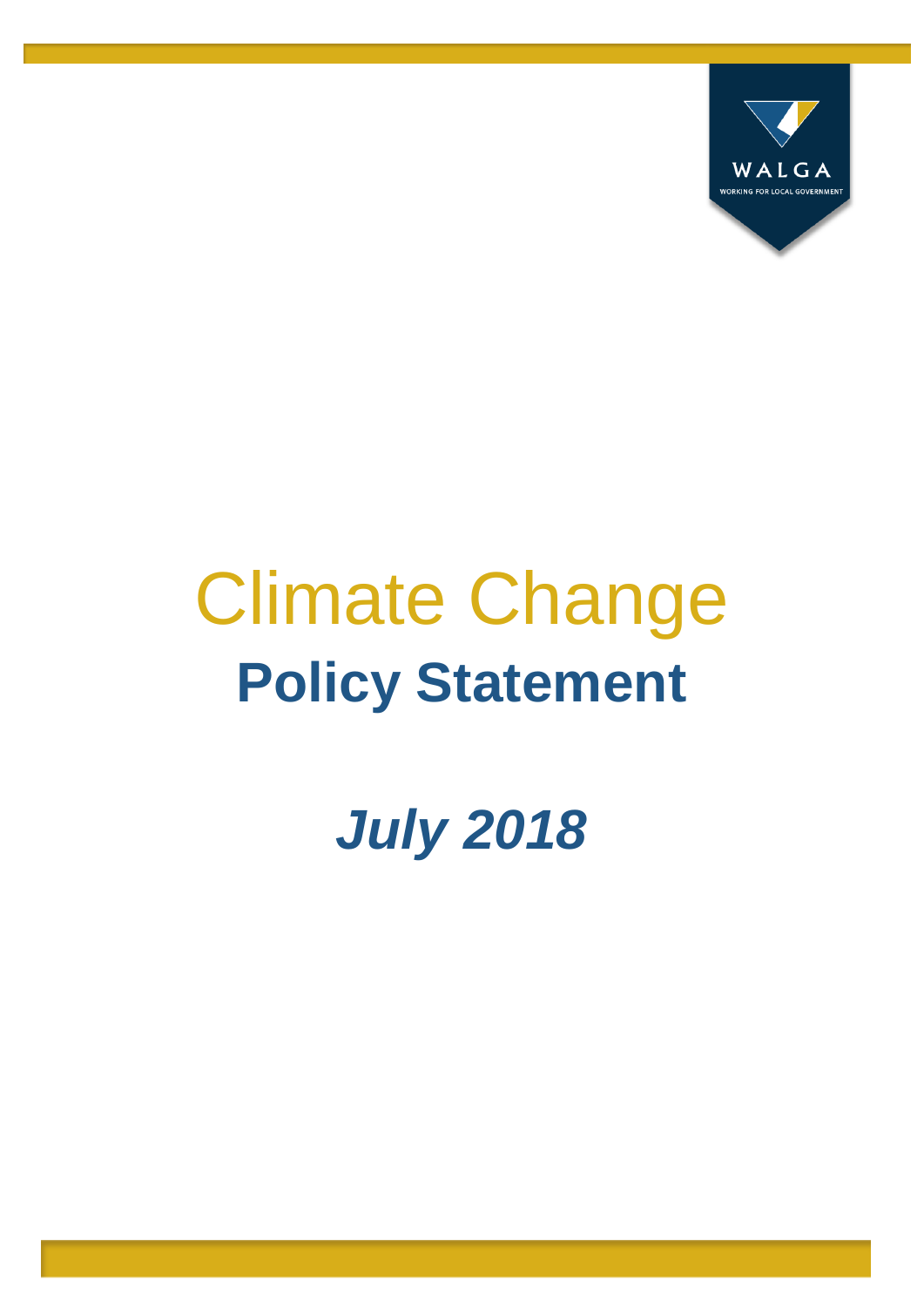

## **Version tracking**

| <b>Version</b><br>number | <b>Date</b>      | <b>Author</b>         | <b>Comments / Modifications</b>                                                                                                                                                                      |
|--------------------------|------------------|-----------------------|------------------------------------------------------------------------------------------------------------------------------------------------------------------------------------------------------|
|                          | February<br>2018 | Laura<br><b>Simes</b> | Major revision of 2009 Climate Change Policy<br>Statement, taking into account sector responses to the<br><b>WALGA Climate Change Position Statement Review</b><br>Discussion Paper (November 2017). |
| $\mathcal{P}$            | May<br>2018      | Laura<br><b>Simes</b> | Revisions taking into account sector comments on the<br>Draft Climate Change Policy Statement (March 2018).<br>Reviewed by Nicole Matthews and Mark Batty.                                           |
| 3                        | July<br>2018     | Laura<br><b>Simes</b> | Addition to include support for communities impacted, as<br>recommended by State Council (July 2018).                                                                                                |
|                          |                  |                       |                                                                                                                                                                                                      |

ONE70 LV1, 170 Railway Parade West Leederville WA 6007 (08) 9213 2000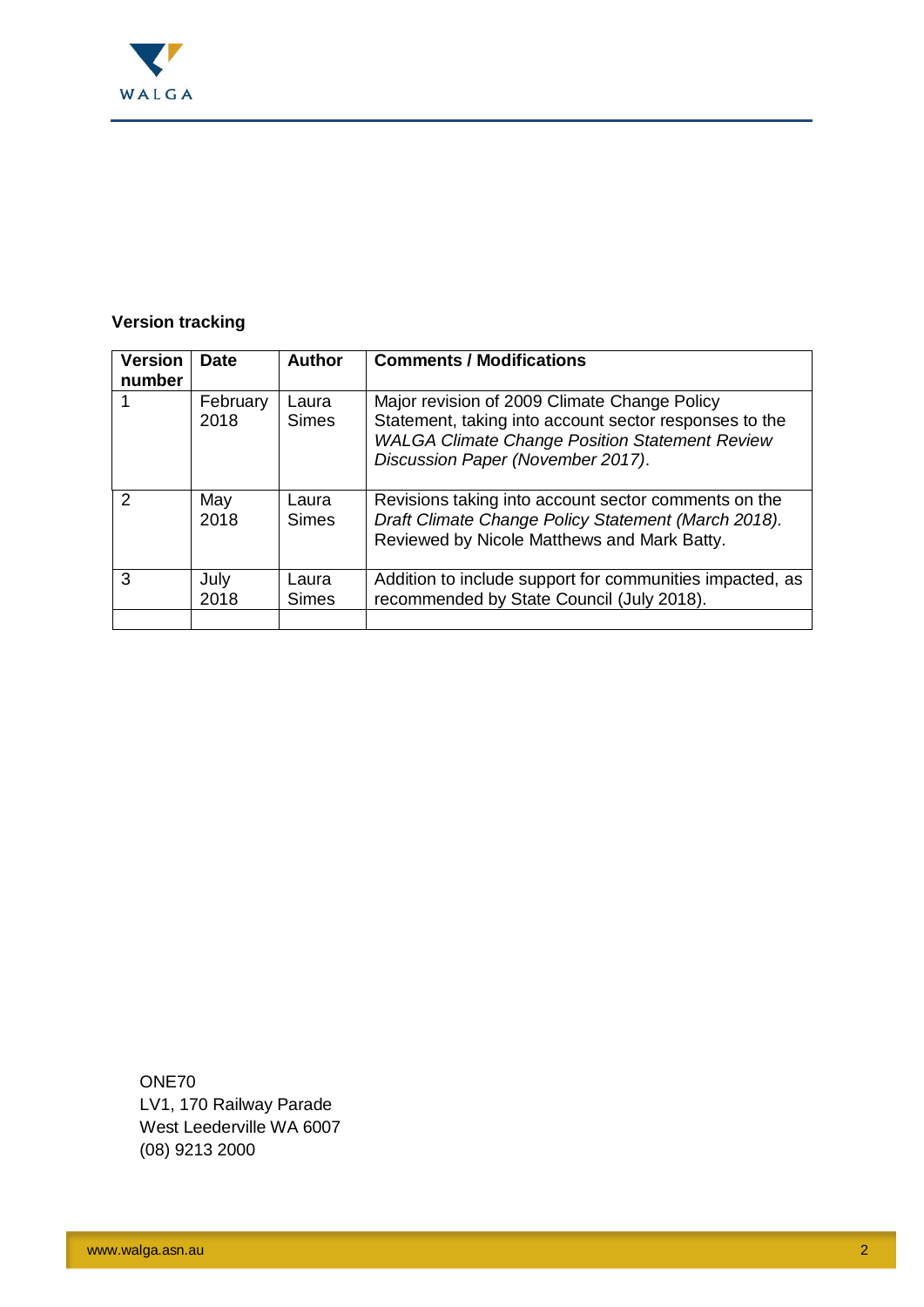

# **1.0 Policy Statement**

#### **Local Government acknowledges**:

- I. The science is clear: climate change is occurring and greenhouse gas emissions from human activities are the dominant cause.
- II. Climate change threatens human societies and the Earth's ecosystems.
- III. Urgent action is required to reduce emissions, and to adapt to the impacts from climate change that are now unavoidable.
- IV. A failure to adequately address this climate change emergency places an unacceptable burden on future generations.

**Local Government is committed** to addressing climate change.

#### **Local Government is calling for:**

- I. Strong climate change action, leadership and coordination at all levels of government.
- II. Effective and adequately funded Commonwealth and State Government climate change policies and programs.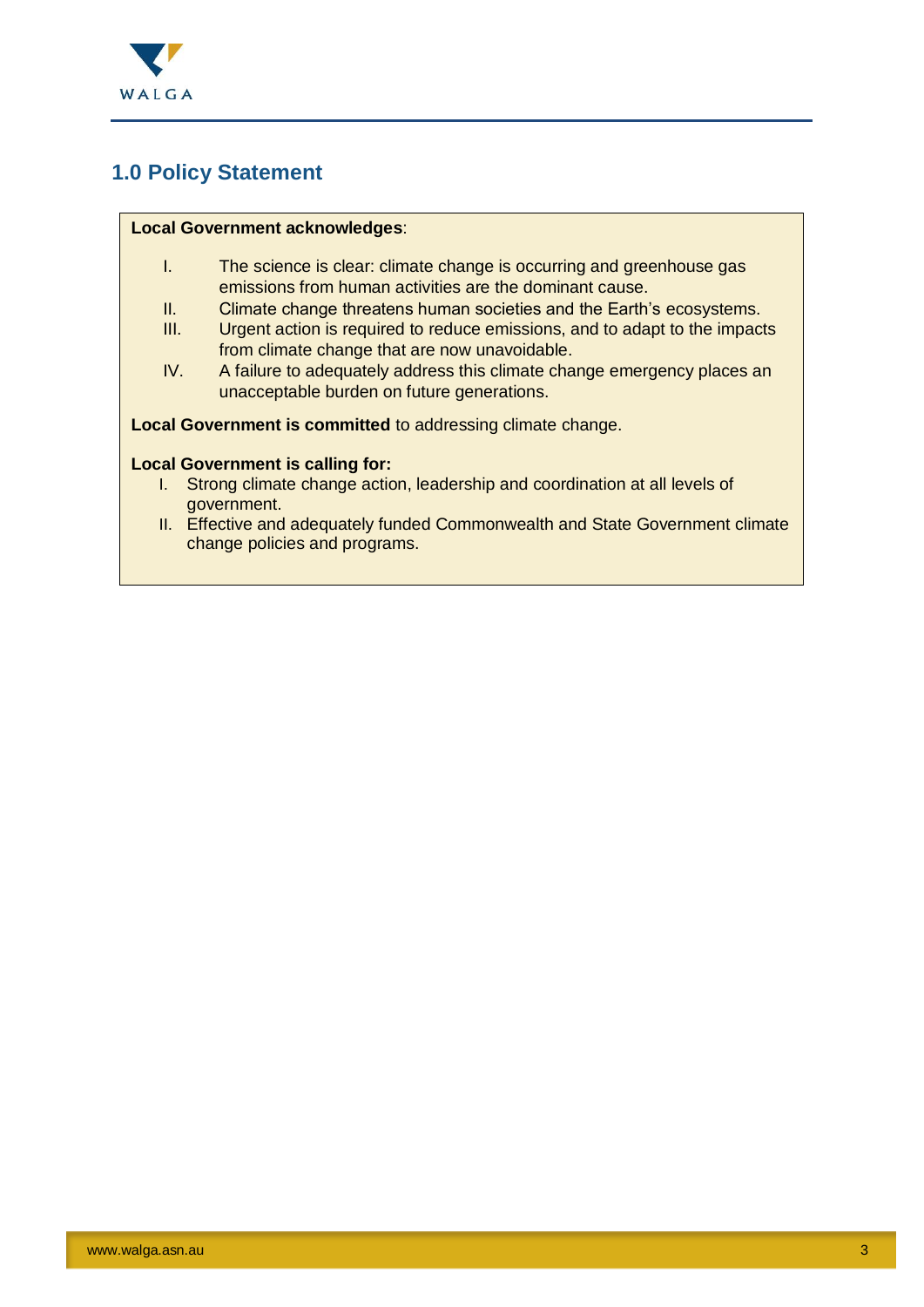

# **2.0 Rationale**

### **2.1 Purpose and intent of this document**

Climate change is a key issue for Local Governments that impacts almost all aspects of their operations and responsibilities.

This Policy Statement represents the consolidated position of Western Australian Local Governments regarding this important issue.

WALGA will promote the Climate Change Policy Statement and act consistently with its content. The Policy Statement will form the basis for WALGA's climate change advocacy on behalf of the WA Local Government sector.

Individual Local Governments are encouraged to support and utilise this Policy Statement in developing and implementing their own climate change strategies and programs, but are not bound by the Policy.

# **2.2 The science is clear**

**International scientific consensus is that climate change is occurring, and human activities are the dominant cause.**

The *Fifth Assessment Report*, the latest report of the scientific consensus-based Intergovernmental Panel on Climate Change (IPCC), found:

W*arming of the climate system is unequivocal, and since the 1950s, many of the observed changes are unprecedented over decades to millennia. The atmosphere and ocean have warmed, the amounts of snow and ice have diminished, sea level has risen, and the concentrations of greenhouse gases have increased<sup>1</sup> .*

*Most aspects of climate change will persist for many centuries even if emissions of CO<sup>2</sup> are stopped<sup>2</sup> .*

*Surface temperatures will remain approximately constant at elevated levels for many centuries after a complete cessation of net anthropogenic CO<sup>2</sup> emissions. Due to the long time scales of heat transfer from the ocean surface to depth, ocean warming will continue for centuries. Depending on the scenario, about 15 to 40% of emitted CO<sup>2</sup> will remain in the atmosphere longer than 1,000 years. It is virtually certain that global mean sea level rise will continue beyond 2100, with sea level rise due to thermal expansion to continue for many centuries<sup>3</sup> .*

Further, the IPCC has also found:

*It is extremely likely* [95–100%] *that human influence has been the dominant cause of the observed warming since the mid-20th century*. 4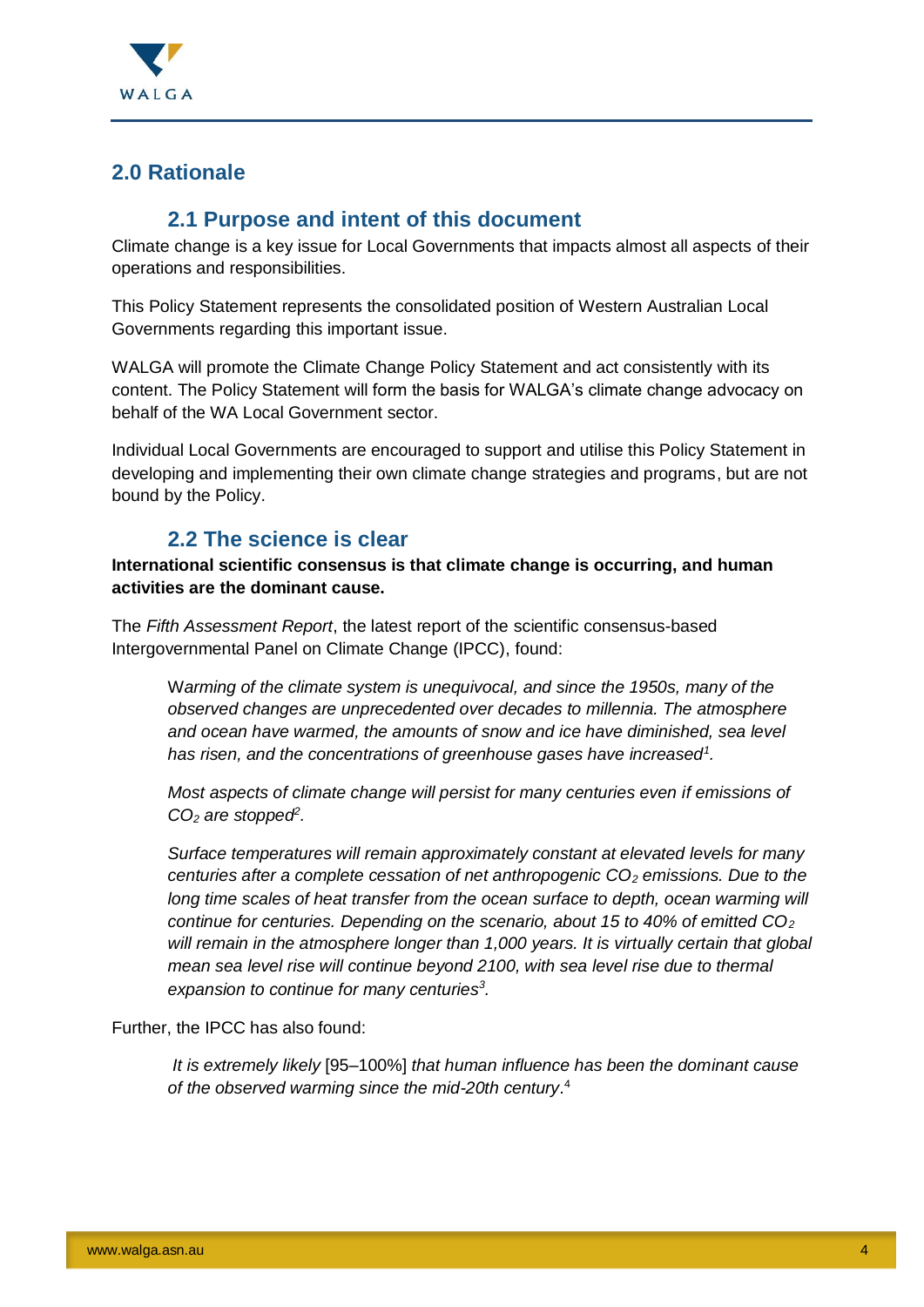

# **2.3 Climate change is a global threat, and Australia has committed to being part of the solution**

As a signatory to the Paris Agreement under the United Nations Framework Convention on Climate Change and the United Nations Sustainable Development Goals (SDGs), Australia has committed to taking action on climate change and to ensuring that mitigation and adaptation action is equitable and consistent with the aims of the SDGs.

#### **Local Government is committed to meeting international obligations through Australia's participation in protocols and agreements established under the UNFCCC, including but not limited to the Paris Agreement and successive international treaties.**

The Paris Agreement expressly recognises the importance of engagement at all levels of government<sup>5</sup>. Local Government is committed to contributing to national and international emissions reduction targets to achieve the Paris Agreement goal of limiting global temperature rise to well below 2° Celsius and to pursue efforts to limit the temperature increase even further to 1.5° Celsius.

**Local Government acknowledges** that current worldwide commitments under the Paris Agreement are insufficient to achieve even the 2° Celsius goal<sup>6</sup>. Australia is a developed country with among the highest per capita greenhouse gas (GHG) emissions in the world<sup>7</sup>. Recognising this, **Local Government calls on the Commonwealth Government show international leadership, by committing to a more ambitious Paris target.**

**Local Government recognises** that both the impacts of climate change and the policy responses required to contribute to the avoidance of dangerous climate change have significant equity implications<sup>8</sup>. These equity considerations have domestic and international dimensions, for both present and future generations and for the survival of other species. Climate change disproportionately affects disadvantaged and marginalised groups<sup>9</sup> including the poor and rural and regional communities.

#### **Local Government supports an equitable transition to a carbon constrained world:**

- **globally**, the right of developing countries to increase their share of global wealth in ways that remain within the ecological capacities of the planet;
- **domestically**, the need to equitably share the cost of climate change adaptation and mitigation and ensure disadvantaged and marginalised groups receive adequate support. This includes provision of support and incentives for communities impacted by the transition (eg, by fostering innovation, and supporting workforce adjustment packages and new employment opportunities).

**Local Government supports the United Nations Sustainable Development Goals, and supports climate change action as part of a broader sustainable development agenda.**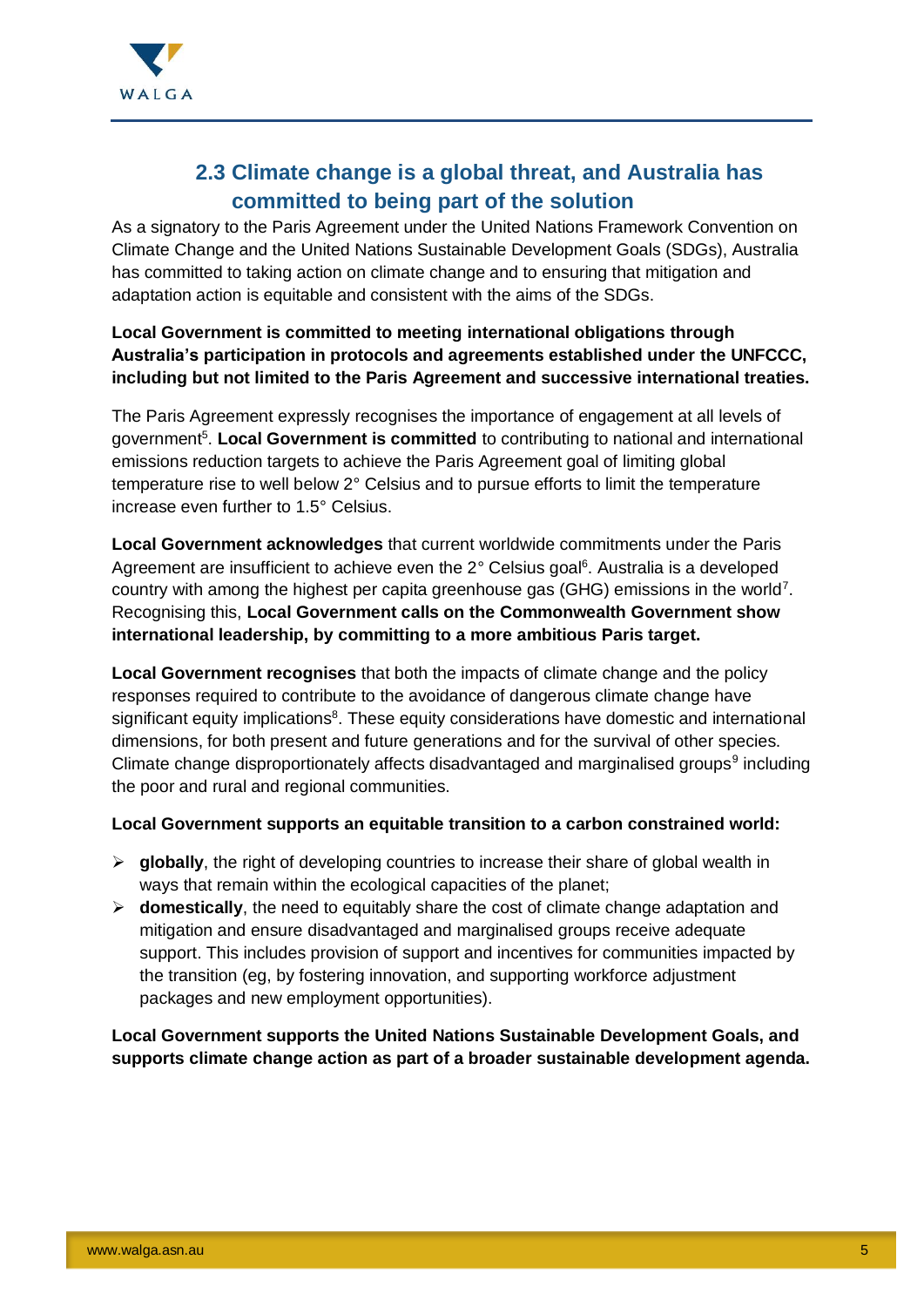

# **2.4 Local Government is already acting on climate change, but all levels of Government must act**

**For Australia to meet its international obligations, all levels of government must act. The Western Australian and Commonwealth Governments have an obligation to address climate change in partnership with Local Government, and in consultation with the community.**

#### **Local Government calls on the Western Australian and Commonwealth Governments to** develop a formalised coordinated approach, such as in the form of a Commonwealth/State/Local Government partnership agreement or Intergovernmental Agreement, establishing consistent and coordinated principles, objectives and actions across Australia that provides for long-term planning to address climate change.

#### **The strategic, long-term planning that Local Government seeks from the Western Australian and Commonwealth Governments includes:**

- $\triangleright$  adequate ongoing funding for essential research, science and innovation to underpin climate change policy initiatives and program design $10$
- $\triangleright$  taking direct responsibility for the delivery of mitigation actions, adaptation and resilience planning in areas that lend themselves to centralised coordination at Western Australian or Commonwealth Government level;
- $\triangleright$  embedding climate change mitigation and adaptation considerations in Government projects and policies (government procurement, land management, development, investment strategies that move away from fossil fuels etc.);
- $\triangleright$  partnering with and resourcing Local Government to deliver community emissions reduction programs that are most effectively implemented at the Local Government level;
- $\triangleright$  removing existing barriers to climate mitigation and adaptation actions by Local Government; and
- $\triangleright$  ensuring all decisions are guided by the precautionary principle.

**Local Government calls on the Commonwealth Government to** develop and implement a national plan for action to:

- meet Australia's international obligations;
- ensure Australia is prepared to adapt to the impacts of climate change; and
- navigate the pathway to a low carbon economy, fostering innovation, new employment opportunities and economic growth.

**Local Government calls on the Western Australian Government** for a major revision and update of the 2012 climate change strategy<sup>11</sup>.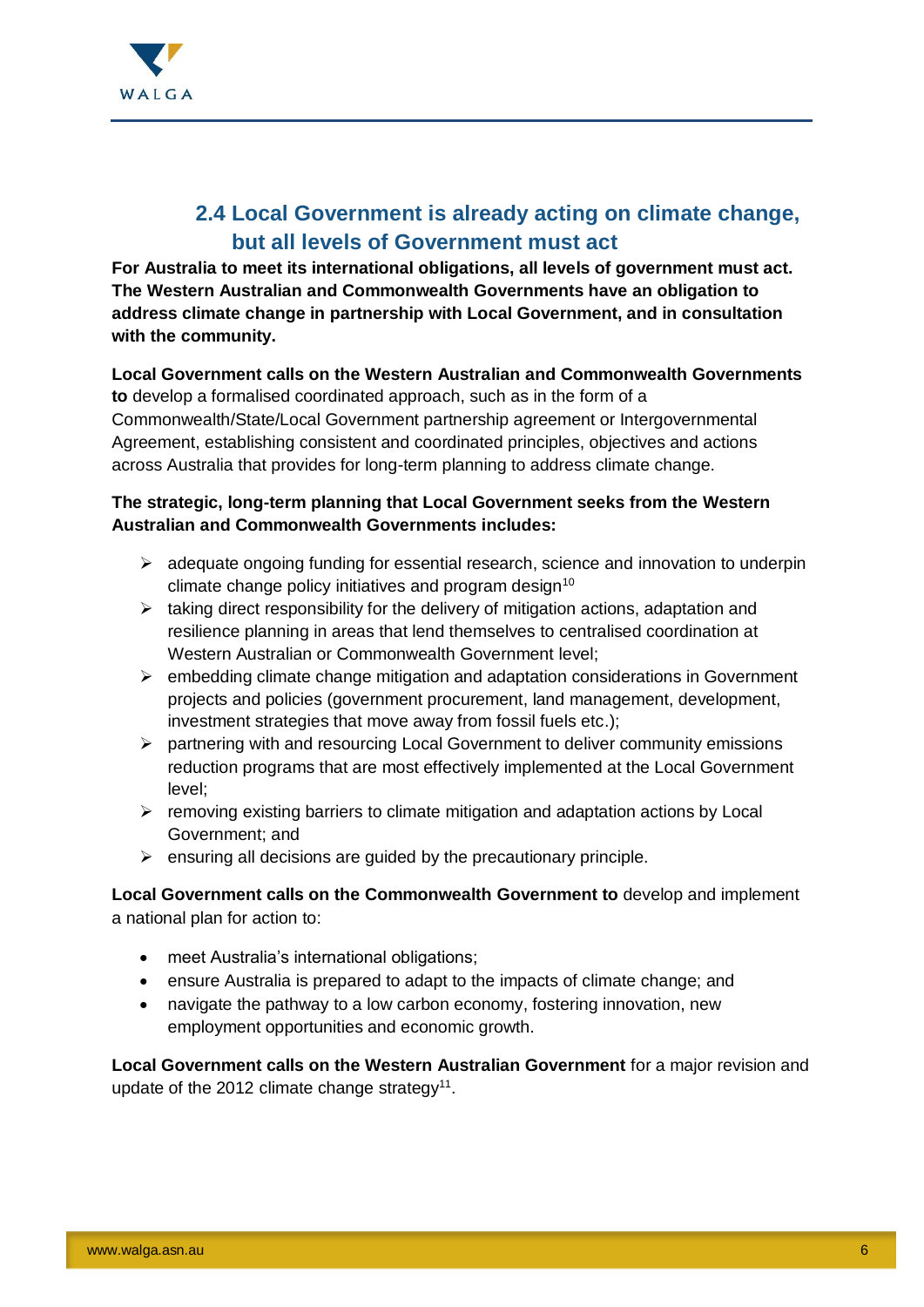

# **2.5 Local Government urges effective mitigation action**

**Local Government recognises that there is a global climate emergency which requires urgent action.** 

**Local Government is committed** to reducing operational GHG emissions and supporting the reduction of GHG emissions in the community.

**Local Government recognises** that Australia has the capacity to contribute to global climate change mitigation, by reducing emissions now, in a way that creates positive opportunities for communities, business and the economy.

**Local Government acknowledges** a successful response to the challenge of climate change requires cross-sectoral action by government, business and the community.

However, there are insufficient long-term Western Australian and Commonwealth Government plans or resources directed to climate change action. There is a particularly significant policy vacuum within the Western Australian Government, with negligible demonstrated or coordinated leadership or long-term planning. Australia and the world is seeing a shift away from fossil fuels towards energy efficient and renewable technologies that includes widespread uptake of rooftop solar<sup>12</sup>, battery storage<sup>13</sup>, energy trading<sup>14</sup>, virtual power plants<sup>15</sup>, electric vehicles<sup>16</sup>, energy efficiency and energy productivity<sup>17</sup>. The market, business, insurers, many Local Governments, communities and (other) State Governments are moving in this direction**. Local Governments are calling on the Western Australian and Commonwealth Governments** to accelerate action and remove barriers to transition to a low carbon, energy efficient economy.

**Local Government considers** a wide range of policy measures - from regulatory intervention and market-based mechanisms (such as an emissions trading scheme) through to voluntary schemes, education and behaviour change programs - are required to successfully achieve emissions reduction targets.

As part of the required national plan for action, **Local Government calls on the Commonwealth Government to** put in place efficient, effective and equitable measures to drive national emissions reductions.

Local Government is in a unique position to drive and implement mitigation programs, foster innovation and support sustainability at the community level, and has had successful collaborations and partnerships to implement such programs in the past<sup>18</sup>.

**Local Government calls on the Commonwealth Government to** partner with Local Government in its efforts to further reduce GHG emissions, including through:

- $\triangleright$  renewable energy projects (small scale and large scale);
- $\triangleright$  energy efficiency projects (eg, mass LED public lighting retrofits);
- $\triangleright$  waste management;
- $\triangleright$  enabling take-up of new renewable and sustainable technologies; and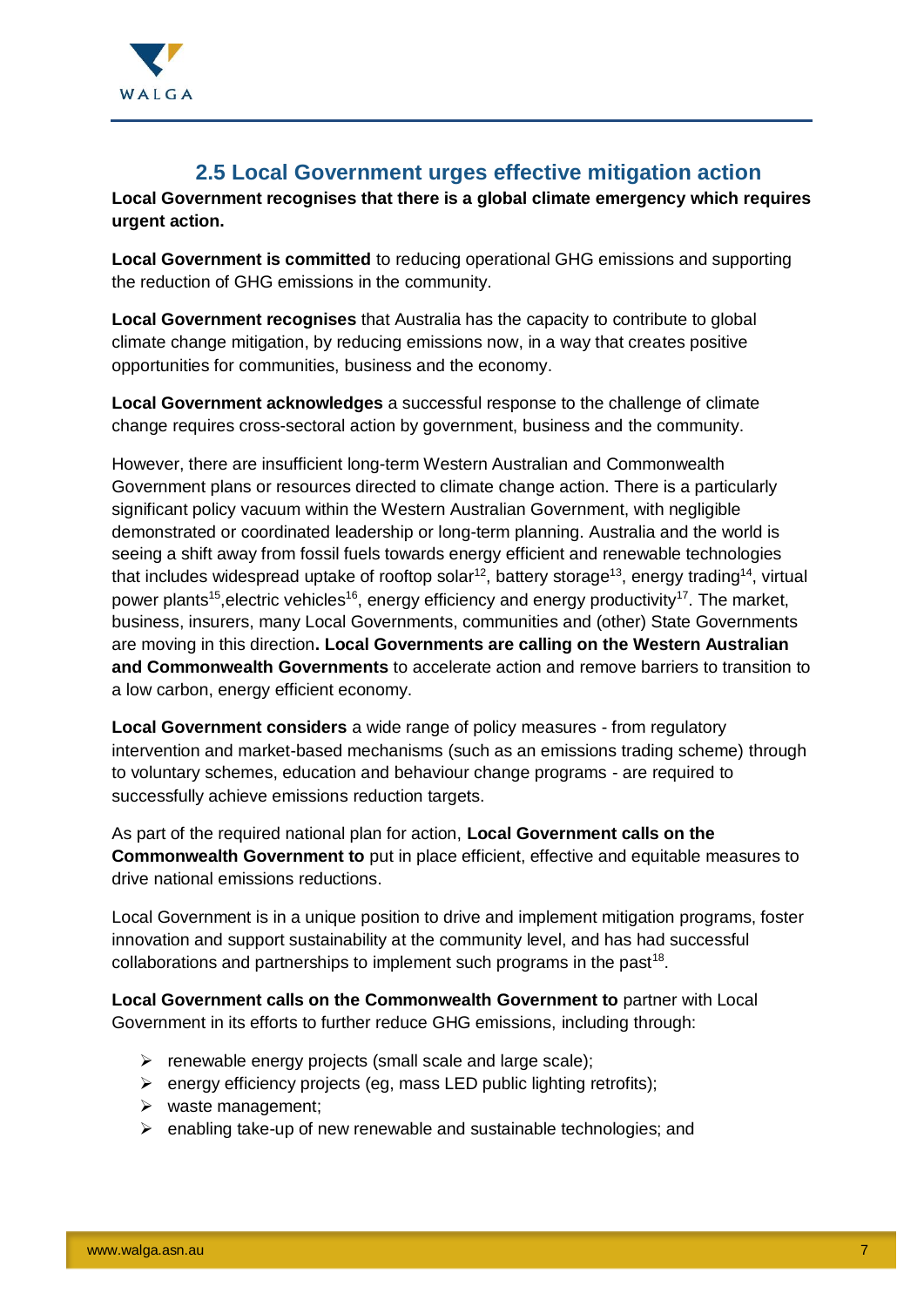

 $\triangleright$  accelerating the take up of low or zero emissions vehicles (eg. Local Government electric vehicle fleets, installation of electric vehicle charging stations).

#### **Local Government calls on the Western Australian Government to:**

- $\geq$  follow the lead of the other States and Territories and introduce a State-level renewable energy and/or emissions reduction target;
- $\triangleright$  ensure that statutory planning policies are consistent with climate change mitigation priorities (eg, maintaining and increasing urban forest to reduce heat island effect, best practice building energy efficiency etc.); and
- $\triangleright$  drive mass LED public lighting retrofits, by addressing the regulatory hurdles and unaligned incentives that act as a disincentive to the uptake of low cost, energy efficient public lighting.

**Local Government calls on the Environmental Protection Authority** to take a stronger regulatory role in assessing and recommending conditions to mitigate the GHG emissions associated with major projects within the Environment Impact Assessment process<sup>19</sup>.

# **2.6 Local Government urges effective adaptation and resilience planning**

**Local Government is committed** to the common goal of ensuring that Western Australia's human communities and natural ecosystems have the resources and assistance to enable them to build maximum resilience and adapt to climate change impacts that are now understood to be unavoidable.

**Local Government asserts** that it is the responsibility of all spheres of Australian Government to ensure that their decisions, policies and programs take into consideration the likely impact of climate change on current and future human settlements, natural resources and ecosystems and facilitate adaptation to these. These include but are not limited to disaster relief, national security, environment, energy, infrastructure and land use planning, water, housing, health and transport.

**Local Government notes** there are some policies, programs and limited funding for *coastal* adaptation in Western Australia, and a body of work completed in relation to bushfire planning and management. While this action is welcome, it is insufficient, and there is currently only *minimal* capacity and resourcing available to adapt to other effects of climate change, such as changes in temperature and rainfall, extreme weather events such as heatwaves and floods, flow-on effects such as the health and social impacts of climate change.

In many cases, Local Governments do not have the financial resources to shoulder the cost of implementing adaptation measures alone. This must be a shared responsibility.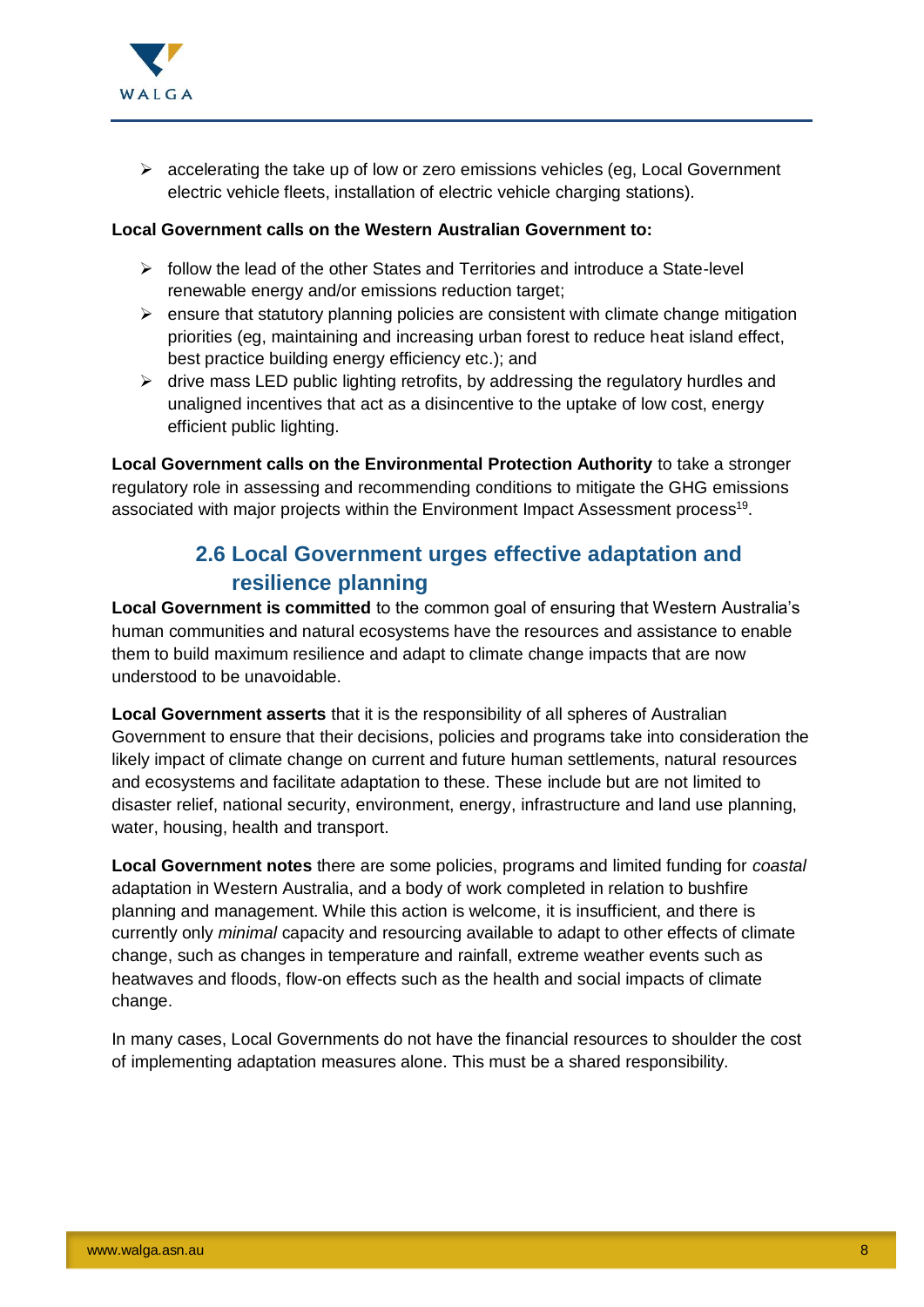

#### **Effective adaptation and resilience planning by Western Australian and Commonwealth Governments includes:**

- $\triangleright$  a strategic approach to progressing and funding action for climate change adaptation and building resilience;
- adequate assistance, including funding, for Local Governments and Commonwealth and State agencies engaged in adaptation action;
- $\triangleright$  recognising and planning for the impacts of climate change on biodiversity and agricultural productivity, particularly in relation to biosecurity;
- $\triangleright$  sustainable management of water resources:
- $\triangleright$  providing greater certainty for Local Governments managing their risk and liability flowing from adaptation planning decisions;
- a State-Wide Coastal Hazard Map;
- coastal management legislation in Western Australia to define and establish principles, objects, actions, roles and responsibilities for integrated coastal zone management, with specific reference to planned and managed retreat;
- $\triangleright$  ensuring the Western Australian planning system adequately incorporates consideration of climate change effects and adaptation issues; and
- $\triangleright$  hazard identification and planning beyond coastal planning, into current and expected effects of changes on extreme weather events, bushfires, biodiversity, invasive flora and fauna, health, social impacts etc.

**Local Government is also calling for national and state emergency management and disaster relief policies that adequately incorporate climate change in their planning and implementation.** Western Australia Natural Disaster Relief and Recovery Arrangements (WANDRRA) financial measures need to provide funding to reinstate a damaged or destroyed asset to a more disaster resilient standard, where this is an appropriate and cost effective response based on likely recurrence of the disaster event.

-

<sup>1</sup> IPCC (2013). "Summary for Policymakers*"* in *Climate Change 2013: The Physical Science Basis. Contribution of Working Group I to the Fifth Assessment Report of the Intergovernmental Panel on Climate Change.* Cambridge University Press, Cambridge, United Kingdom and New York, NY, USA at 4. Available at: [https://www.ipcc.ch/report/ar5/wg1/.](https://www.ipcc.ch/report/ar5/wg1/)

<sup>2</sup> As above, at 27.

<sup>&</sup>lt;sup>3</sup> As above, at 28.

<sup>4</sup> As above, at 17. The term "extremely likely" is defined by the IPCC as having an assessed likelihood of 95-100%: See "Chapter 1: Introduction" in *Climate Change 2013: The Physical Science Basis. Contribution of Working Group I to the Fifth Assessment Report of the Intergovernmental Panel on Climate Change.* Cambridge University Press, Cambridge, United Kingdom and New York, NY, USA at 121 (footnote 2).

<sup>5</sup> United Nations Framework Convention on Climate Change (2015) *Adoption of the Paris Agreement*, 21<sup>st</sup> Conference of the Parties, Paris: United Nations at 2. Available at: [http://unfccc.int/files/home/application/pdf/paris\\_agreement.pdf.](http://unfccc.int/files/home/application/pdf/paris_agreement.pdf)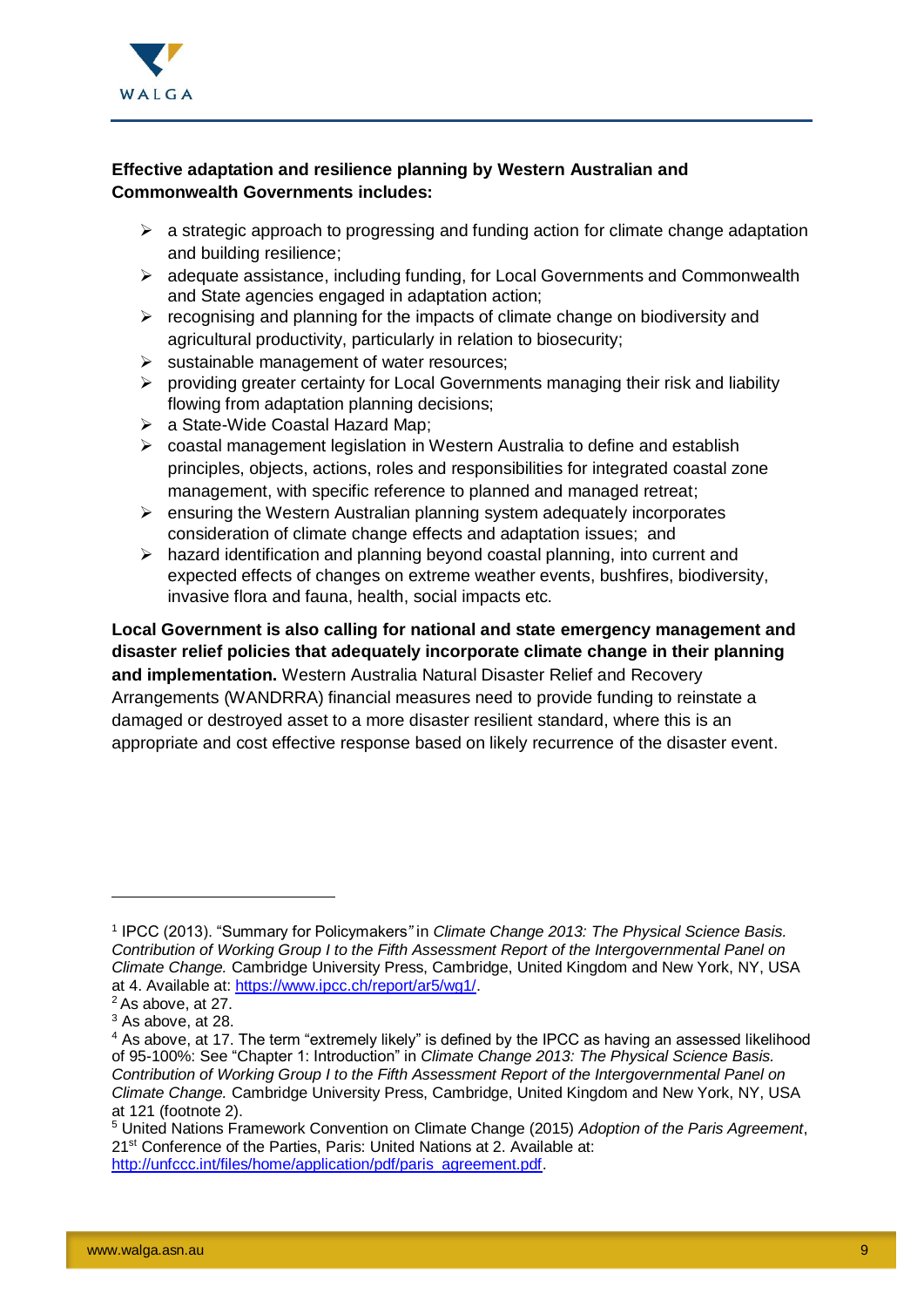

-

<sup>6</sup> The Climate Action Tracker (Climate Analytics, Ecofys & NewClimate Institute) calculates the gap in current policies, Paris Commitments and the emissions reductions required to keep the world at a 1.5˚C and a 2.0 ˚C increase. Available here: [https://climateactiontracker.org/global/cat-emissions](https://climateactiontracker.org/global/cat-emissions-gaps/)[gaps/.](https://climateactiontracker.org/global/cat-emissions-gaps/)

 $\frac{7}{7}$  Australia has the highest per capita emissions of the OECD countries, and the seventh highest per capita in the world after Kuwait, Brunei, Qatar, Belize, Oman and Bahrain: CAIT Climate Data Explorer (World Resources Institute) (2018). *GHG Emissions Totals Excluding Land Use Change and Forestry Per Capita 2014*. Available at[: http://cait.wri.org/historical.](http://cait.wri.org/historical)

8 Althor. G. et al. Global mismatch between greenhouse gas emissions and the burden of climate change. *Sci. Rep*. 6, 20281; doi: 10.1038/srep20281 (2016).Available at: [https://www.nature.com/articles/srep20281.](https://www.nature.com/articles/srep20281)

<sup>9</sup> "People who are socially, economically, culturally, politically, institutionally or otherwise marginalised are especially vulnerable to climate change" IPCC (2014). Summary for Policymakers" in *Climate Change 2014: Impacts, Adaptation, and Vulnerability. Part A: Global and Sectoral Aspects. Contribution of Working Group II to the Fifth Assessment Report of the Intergovernmental Panel on Climate Change*. Cambridge University Press, Cambridge, United Kingdom and New York, NY, USA, at 6. Available at[: http://www.ipcc.ch/report/ar5/wg2/.](http://www.ipcc.ch/report/ar5/wg2/) See also CSIRO (2015). *Climate Change Adaptation for Health and Social Services*, edited by Rae Walker and Wendy Mason. CSIRO Publishing, and L Rickards et al. (2016). *On the Frontline: Climate Change & Rural Communities.*  Climate Commission. Available at [https://www.climatecouncil.org.au/ruralreport.](https://www.climatecouncil.org.au/ruralreport)

<sup>10</sup> For example, BOM and CSIRO's Climate Change in Australia:

[https://www.climatechangeinaustralia.gov.au/,](https://www.climatechangeinaustralia.gov.au/) Western Australian Marine Science Institution: [https://www.wamsi.org.au/,](https://www.wamsi.org.au/) National Climate Change Adaptation Research Facility: <https://www.nccarf.edu.au/> and CoastAdapt: [https://coastadapt.com.au/.](https://coastadapt.com.au/)

<sup>11</sup> Western Australian Government (2012). *Adapting to our Changing Climate*. Available at: [https://www.der.wa.gov.au/your-environment/climate-change/254-adapting-to-climate-change.](https://www.der.wa.gov.au/your-environment/climate-change/254-adapting-to-climate-change)

<sup>12</sup> See for example: A Bruce & I MacGill. "FactCheck Q&A: is Australia the world leader in household solar power?" *The Conversation.* 28 March 2016. Available at: [https://theconversation.com/factcheck](https://theconversation.com/factcheck-qanda-is-australia-the-world-leader-in-household-solar-power-56670)[qanda-is-australia-the-world-leader-in-household-solar-power-56670.](https://theconversation.com/factcheck-qanda-is-australia-the-world-leader-in-household-solar-power-56670)

<sup>13</sup> See for example: N Harmsen. "Elon Musk's giant lithium ion battery completed by Tesla in SA's Mid North". *ABC News.* 24 November 2017. Available at: [http://www.abc.net.au/news/2017-11-23/worlds](http://www.abc.net.au/news/2017-11-23/worlds-most-powerful-lithium-ion-battery-finished-in-sa/9183868)[most-powerful-lithium-ion-battery-finished-in-sa/9183868;](http://www.abc.net.au/news/2017-11-23/worlds-most-powerful-lithium-ion-battery-finished-in-sa/9183868) Climate Council. *Fully Charged: Renewables and Storage Powering Australia.* 2018. Available at:

[https://www.climatecouncil.org.au/resources/battery-storage-2018/.](https://www.climatecouncil.org.au/resources/battery-storage-2018/)

<sup>14</sup> See for example: K Diss, "Blockchain technology fuels peer-to-peer solar energy trading in Perth start-up". *ABC News*. 11 October 2017. Available at: [http://www.abc.net.au/news/2017-10-](http://www.abc.net.au/news/2017-10-11/blockchain-technology-fuels-peer-to-peer-energy-trading-start-up/9035616) [11/blockchain-technology-fuels-peer-to-peer-energy-trading-start-up/9035616.](http://www.abc.net.au/news/2017-10-11/blockchain-technology-fuels-peer-to-peer-energy-trading-start-up/9035616)

<sup>15</sup> See for example: C Chang. "South Australian government strikes deal with Tesla to install free batteries to 50,000 homes". *News.com.au.* 5 February 2018. Available at:

[http://www.news.com.au/technology/innovation/south-australian-government-strikes-deal-with-tesla](http://www.news.com.au/technology/innovation/south-australian-government-strikes-deal-with-tesla-to-install-free-batteries-to-50000-homes/news-story/fd04731350da176c374383f3fb25e947/)[to-install-free-batteries-to-50000-homes/news-story/fd04731350da176c374383f3fb25e947/.](http://www.news.com.au/technology/innovation/south-australian-government-strikes-deal-with-tesla-to-install-free-batteries-to-50000-homes/news-story/fd04731350da176c374383f3fb25e947/)

<sup>16</sup>A Gray. "Countries are announcing plans to phase out petrol and diesel cars. Is yours on the list?" *World Economic Forum*. 26 September 2017. Available at:

[https://www.weforum.org/agenda/2017/09/countries-are-announcing-plans-to-phase-out-petrol-and](https://www.weforum.org/agenda/2017/09/countries-are-announcing-plans-to-phase-out-petrol-and-diesel-cars-is-yours-on-the-list/)[diesel-cars-is-yours-on-the-list/.](https://www.weforum.org/agenda/2017/09/countries-are-announcing-plans-to-phase-out-petrol-and-diesel-cars-is-yours-on-the-list/)

 $17$  Energy productivity is an indicator of the amount of economic output that is derived from each unit of energy consumed. See, for example, the Australian Alliance for Energy Productivity project to double productivity by 2030: [https://www.2xep.org.au/.](https://www.2xep.org.au/)

<sup>18</sup> For example as delivery agents of the Commonwealth Government's Community Energy Efficiency Program (CEEP) and Local Government Energy Efficiency Program (LGEEP) and the Cities for Climate Protection.

<sup>19</sup> See commentary on State climate change in the EPA's *Annual Report 2016-2017* at 38-40. Available at: [http://www.epa.wa.gov.au/annual-reports/epa-annual-report-2016-2017.](http://www.epa.wa.gov.au/annual-reports/epa-annual-report-2016-2017)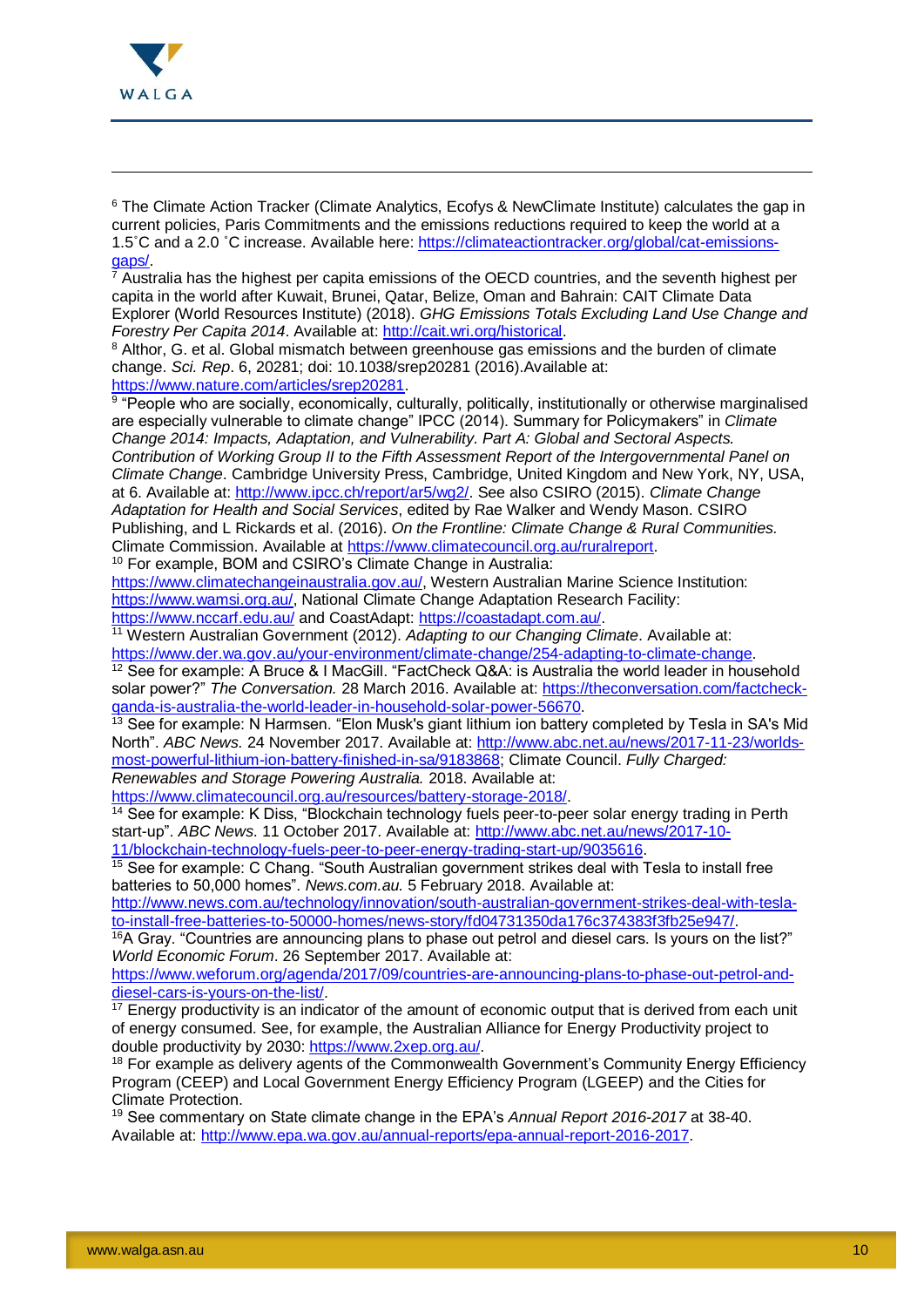

# **Appendix A**

# **Acronyms**

| <b>BOM</b>      | <b>Bureau of Meteorology</b>                                                                        |
|-----------------|-----------------------------------------------------------------------------------------------------|
| CAIT            | <b>Climate Access Indicators Tool</b>                                                               |
| <b>CEEP</b>     | <b>Community Energy Efficiency Program</b>                                                          |
| CO <sub>2</sub> | Carbon dioxide                                                                                      |
| <b>CPP</b>      | <b>Cities for Climate Protection</b>                                                                |
| <b>CSIRO</b>    | <b>Commonwealth Scientific and Industrial Research</b><br>Organisation                              |
| <b>GHG</b>      | <b>Greenhouse Gas</b>                                                                               |
| <b>ICLEI</b>    | International Council for Local Environmental Initiatives<br>- Local Governments for Sustainability |
| <b>IPCC</b>     | Intergovernmental Panel on Climate Change                                                           |
| <b>LED</b>      | <b>Light Emitting Diode</b>                                                                         |
| <b>LGEEP</b>    | Local Government Energy Efficiency Program                                                          |
| <b>NCCARF</b>   | National Climate Change Adaptation Research Facility                                                |
| <b>SDGs</b>     | Sustainable Development Goals                                                                       |
| <b>UNFCCC</b>   | United National Framework Convention on Climate<br>Change                                           |
| <b>WALGA</b>    | <b>Western Australian Local Government Association</b>                                              |
| <b>WAMSI</b>    | Western Australian Marine Science Institution                                                       |
| <b>WANDRRA</b>  | Western Australia Natural Disaster Relief and Recovery<br>Arrangements                              |
| <b>WRI</b>      | <b>World Resources Institute</b>                                                                    |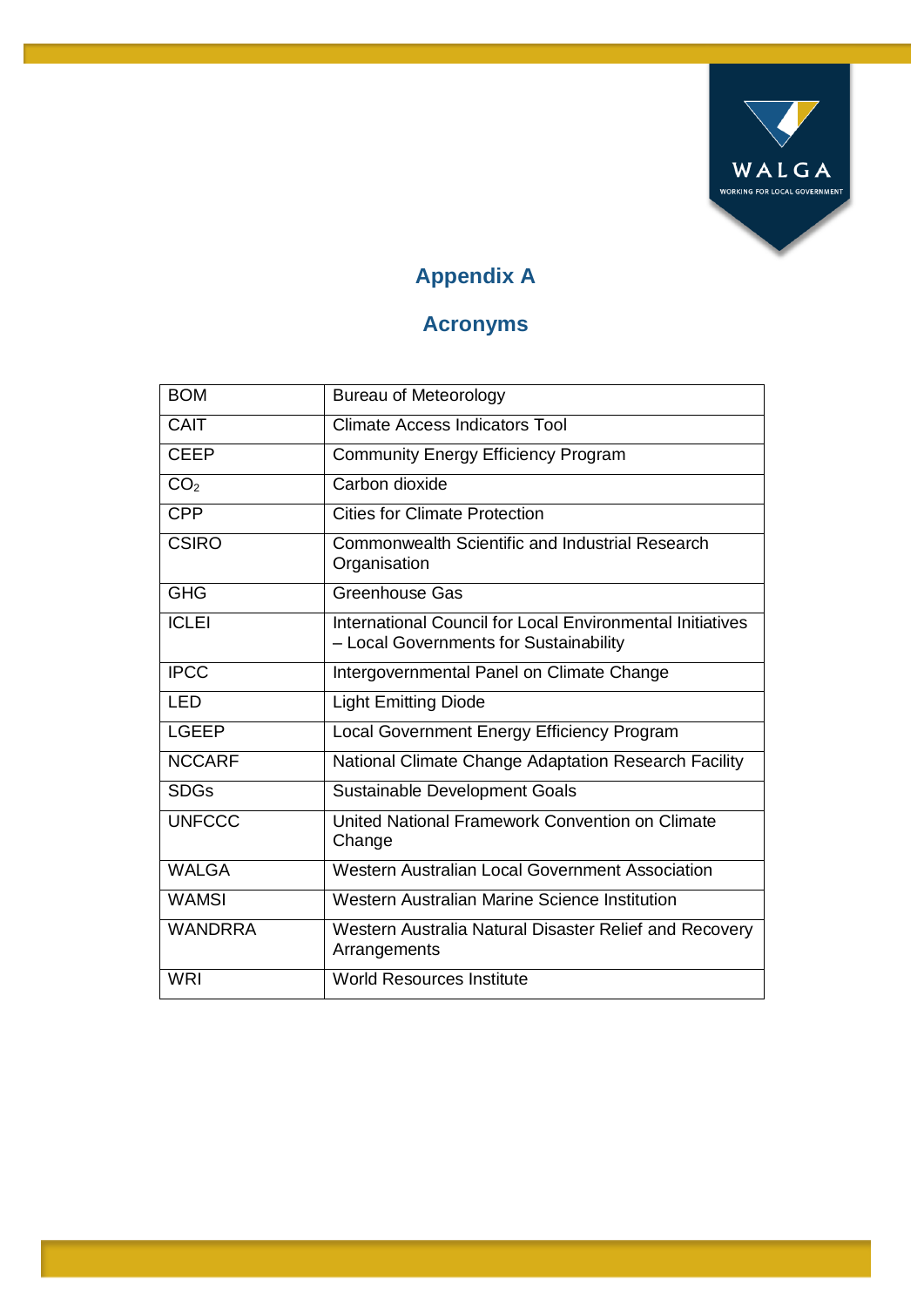

# **Appendix B**

# **Background Information**

#### **Climate change in Australia**<sup>1</sup> **:**

- Australia's climate has warmed in both surface air temperature and surrounding sea surface temperature by around 1°C since 1910.
- By late this century, Australia's average temperature is projected to increase by 3–5°C compared to a 1986–2005 baseline under the current global trajectory of greenhouse gas emissions, 1.5–2.5 °C for a medium emissions scenario or 0.5–1.5 °C for a low emissions scenario.
- There has been, and will continue to be, an increase in the number of days with weather conducive to fire in southern and eastern Australia. The number of days is projected to double by the end of the century under a high emissions scenario.
- May–July rainfall has reduced by around 19 per cent since 1970 in the southwest.
- Winter rainfall is projected to decrease across southern Australia, by a median of 17 per cent with a range of 2–32 per cent under a high emissions scenario by the end of the century, relative to 1986–2005, with more time spent in drought.
- Past and ongoing emissions commit us to further sea-level rise around Australia of around 6–19 cm by 2030, relative to the 1986–2005 baseline. By 2100, sea level rise could exceed two metres<sup>2</sup>.
- The rise in mean sea level will amplify the effects of high tides and storm surges.

**Intergovernmental Panel on Climate Change (IPCC)**: This is the international body for assessing the science related to climate change. IPCC assessments provide a scientific basis for governments at all levels to develop climate related policies, and they underlie negotiations at the UN Climate Conferences. IPCC reports undergo multiple rounds of drafting and review to ensure they are comprehensive and objective and produced in an open and transparent way. Thousands of other experts contribute to the reports by acting as reviewers, ensuring the reports reflect the full range of views in the scientific community.

Paris Agreement: The first-ever universal, legally binding global climate deal, adopted by 195 countries at the UNFCCC Conference of Parties in Paris, December 2015. It aims to respond to the global climate change threat by keeping a global temperature rise this century well below 2°C above pre-industrial levels and to pursue efforts to limit the temperature increase even further to 1.5°C. It aims for global greenhouse gases to peak as soon as possible, and seeks to foster resilience and climate adaptation. Full text of the Paris Agreement is available [here.](http://unfccc.int/files/home/application/pdf/paris_agreement.pdf) As of November 2017, all 195 countries have signed on to the Paris Agreement. The United States of America has indicated an intention to withdraw (it is unable to withdraw until November 2020). Further information tracking country ratifications and targets is available [here.](http://cait.wri.org/indc/)

**Sustainable Development Goals (SDGs):** In September 2015, 193 countries (including Australia) agreed to the United Nations 17 Sustainable Development Goals (SDGs) and 169 targets. The SDGs are a successor to the Millennium Development Goals, but unlike the Millennium Development Goals, relate to all developed and emerging countries, as well as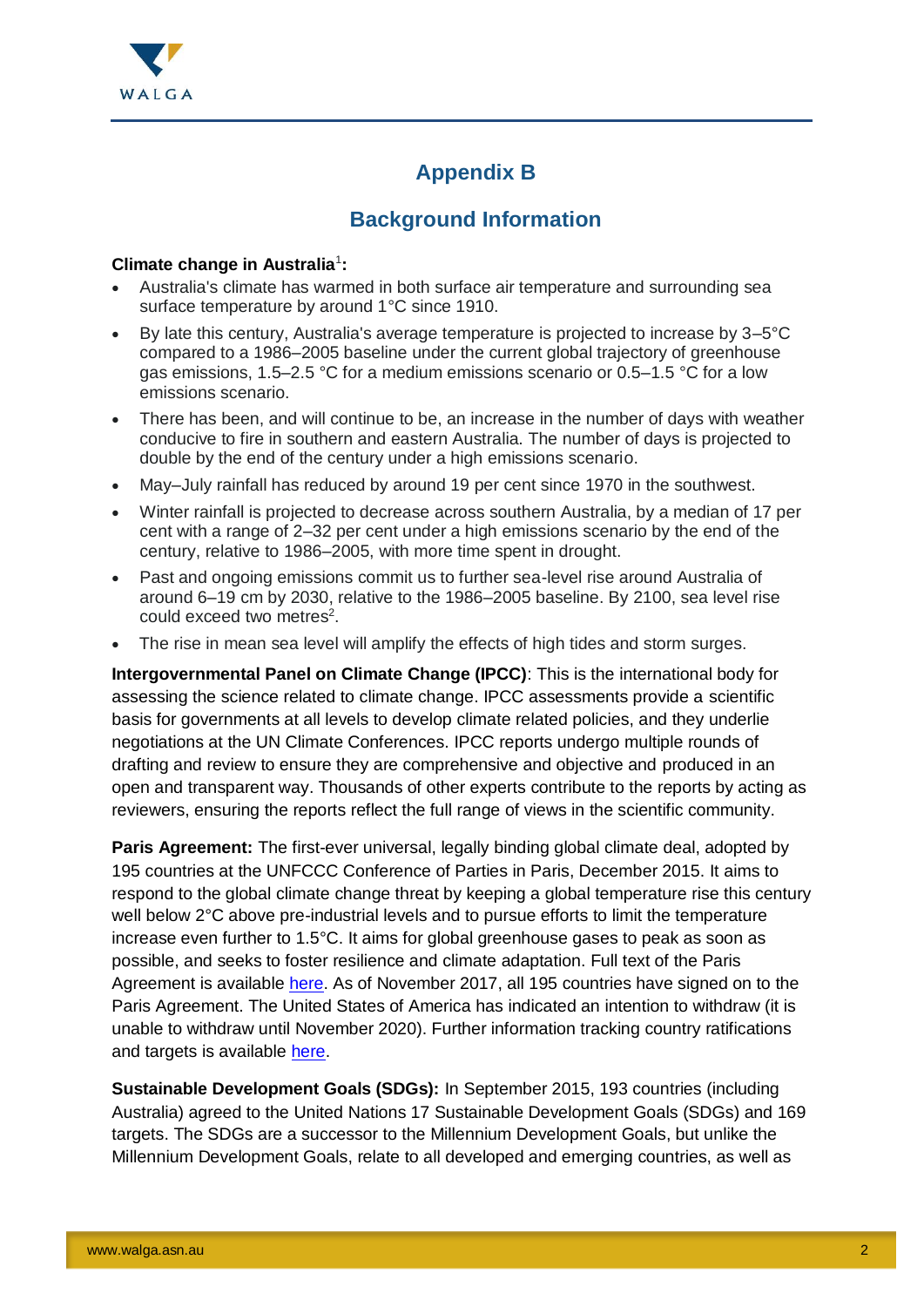

developing countries. They aim to end poverty, hunger and inequality, take action on climate change and the environment, improve access to health and education, build strong institutions and partnerships, and more. Aims include climate action (Goal 13), affordable and clean energy (Goal 7), responsible consumption and production (Goal 12) and sustainable cities and communities (Goal 11). For further information on how the SDGs are relevant to Local Governments, see the Global Network of Cities, Local and Regional Government (UCLG) publication "The Sustainable Development Goals: What Local governments need to know", available [here.](https://www.uclg.org/en/media/news/sustainable-development-goals-what-local-governments-need-know)

**United Nations Framework Convention on Climate Change (UNFCCC)**: an international environmental treaty adopted on 9 May 1992. The UNFCCC objective is to "stabilise greenhouse gas concentrations in the atmosphere at a level that would prevent dangerous anthropogenic interference with the climate system".

**Western Australia Natural Disaster Relief and Recovery Arrangements (WANDRRA)**: provides a range of financial relief measures to assist communities to recover from an eligible natural disaster event, jointly funded by the Western Australian and Australian Governments, which reimburses Local Governments for the restoration and replacement of essential public assets owned by a local government to the extent necessary to restore the asset to the equivalent of its pre-disaster standard.

**Western Australian Local Government action on climate change:** WA Local Governments have, for a number of years, been actively engaged in a range of climate change mitigation and adaptation activity, together with education and encouraging awareness and behaviour change amongst residents. Many Local Governments have made voluntary commitments or pledges in relation to climate change, including the following:

| <b>Pledge</b>                                                          | <b>Description</b>                                                                                                                                                                                           | <b>Number of Local</b><br><b>Government</b><br><b>Participants</b> |
|------------------------------------------------------------------------|--------------------------------------------------------------------------------------------------------------------------------------------------------------------------------------------------------------|--------------------------------------------------------------------|
| <b>Local Government</b><br><b>Climate Change</b><br><b>Declaration</b> | Developed by WALGA. A voluntary<br>opportunity for Local Governments to<br>demonstrate their political commitment to<br>locally appropriate climate change adaptation<br>and mitigation action. <sup>3</sup> | 40<br>(representing 65%<br>of the WA<br>population)                |
| <b>Divesting from</b><br>fossil fuels                                  | Commitment to shift money out of banks that<br>fund fossil fuels. <sup>4</sup>                                                                                                                               | 12<br>(representing 30%<br>of the WA<br>population)                |
| <b>Compact of Mayors</b>                                               | A coalition of city leaders around the world<br>committed to addressing climate change. <sup>5</sup>                                                                                                         | 4                                                                  |
| <b>Cities Power</b><br><b>Partnership</b>                              | Launched July 2017 by the Climate Council,<br>aims to celebrate and accelerate emission<br>reductions and clean energy in Australian<br>towns and cities. <sup>6</sup>                                       | 10                                                                 |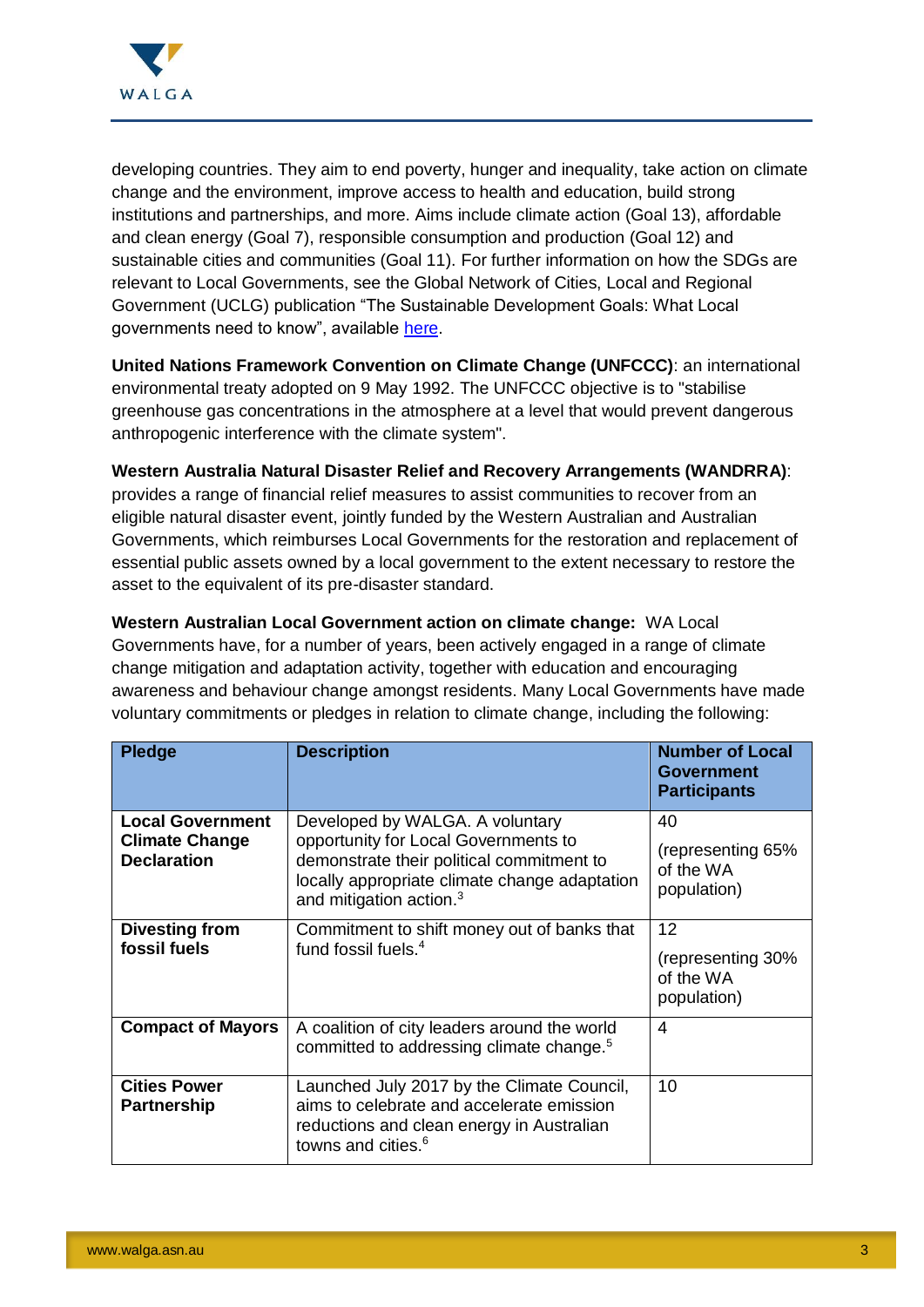

In the past, Western Australian Local Governments have been key delivery agents of Commonwealth Government climate change mitigation programs, such as the Community Energy Efficiency Program (CEEP), the Local Government Energy Efficiency Program (LGEEP) and the Cities for Climate Protection (CCP) Program that was delivered by ICLEI with Commonwealth Government support. The LGEEP and CEEP grants assisted Local Governments in undertaking a wide range of building energy efficiency, LED public lighting and geothermal projects.

| Program                                                      | <b>Program dates</b> | <b>WA Local Government</b><br>participants                     |
|--------------------------------------------------------------|----------------------|----------------------------------------------------------------|
| <b>Cities for Climate Protection</b>                         | 1999-2006            | 30                                                             |
| <b>Local Government Energy</b><br>Efficiency Program (LGEEP) | 2011-2014            | 50 (includes 1 WALGA<br>grant)                                 |
| <b>Community Energy Efficiency</b><br>Program (CEEP)         | 2011-2016            | 15 (includes 1 WALGA<br>grant)                                 |
| Emissions Reduction Fund (ERF)                               | 2014-present         | 2 (both transitioned from<br>the Carbon Farming<br>Initiative) |

Adaptation is a current issue for Local Government, particularly as the effects of climate change are now unequivocally being felt, and Local Governments are in a position where they need to be planning for further effects of climate change in the future.

The Western Australian State Government provides around \$1.3 million funding per year under the CoastWest, Coastal Management Plan Assistance Program and Coastal Adaptation and Protection programs. In contrast, the New South Wales State Government (with a coastline one sixth the length of Western Australia), is providing \$63 million over five years. The Queensland State Government (with a coastline a little over half the length of Western Australia) provides \$12 million dollars over three years.

The Western Australian state planning system has encompassed coastal adaptation planning, but this has not yet been expanded to deal with other current and expected issues such as changes in temperature, rainfall and extreme weather events (including floods), heatwaves and bushfires.

<sup>2</sup> B Dennis and C Mooney. 2016. 'Scientists nearly double sea level rise projections for 2100, because of Antarctica'. *The Washington Post*. 30 March 2016. Available at: [https://www.washingtonpost.com/news/energy-environment/wp/2016/03/30/antarctic-loss-could-](https://www.washingtonpost.com/news/energy-environment/wp/2016/03/30/antarctic-loss-could-double-expected-sea-level-rise-by-2100-scientists-say/?noredirect=on&utm_term=.574c448f582f)

[double-expected-sea-level-rise-by-2100-scientists-say/?noredirect=on&utm\\_term=.574c448f582f.](https://www.washingtonpost.com/news/energy-environment/wp/2016/03/30/antarctic-loss-could-double-expected-sea-level-rise-by-2100-scientists-say/?noredirect=on&utm_term=.574c448f582f)

<sup>3</sup> For further information see here: [http://walga.asn.au/Policy-Advice-and-](http://walga.asn.au/Policy-Advice-and-Advocacy/Environment/Climate-Change.aspx)[Advocacy/Environment/Climate-Change.aspx.](http://walga.asn.au/Policy-Advice-and-Advocacy/Environment/Climate-Change.aspx)

-

<sup>1</sup> *CSIRO 2016 State of the Climate.* [https://www.csiro.au/en/Showcase/state-of-the-climate.](https://www.csiro.au/en/Showcase/state-of-the-climate)